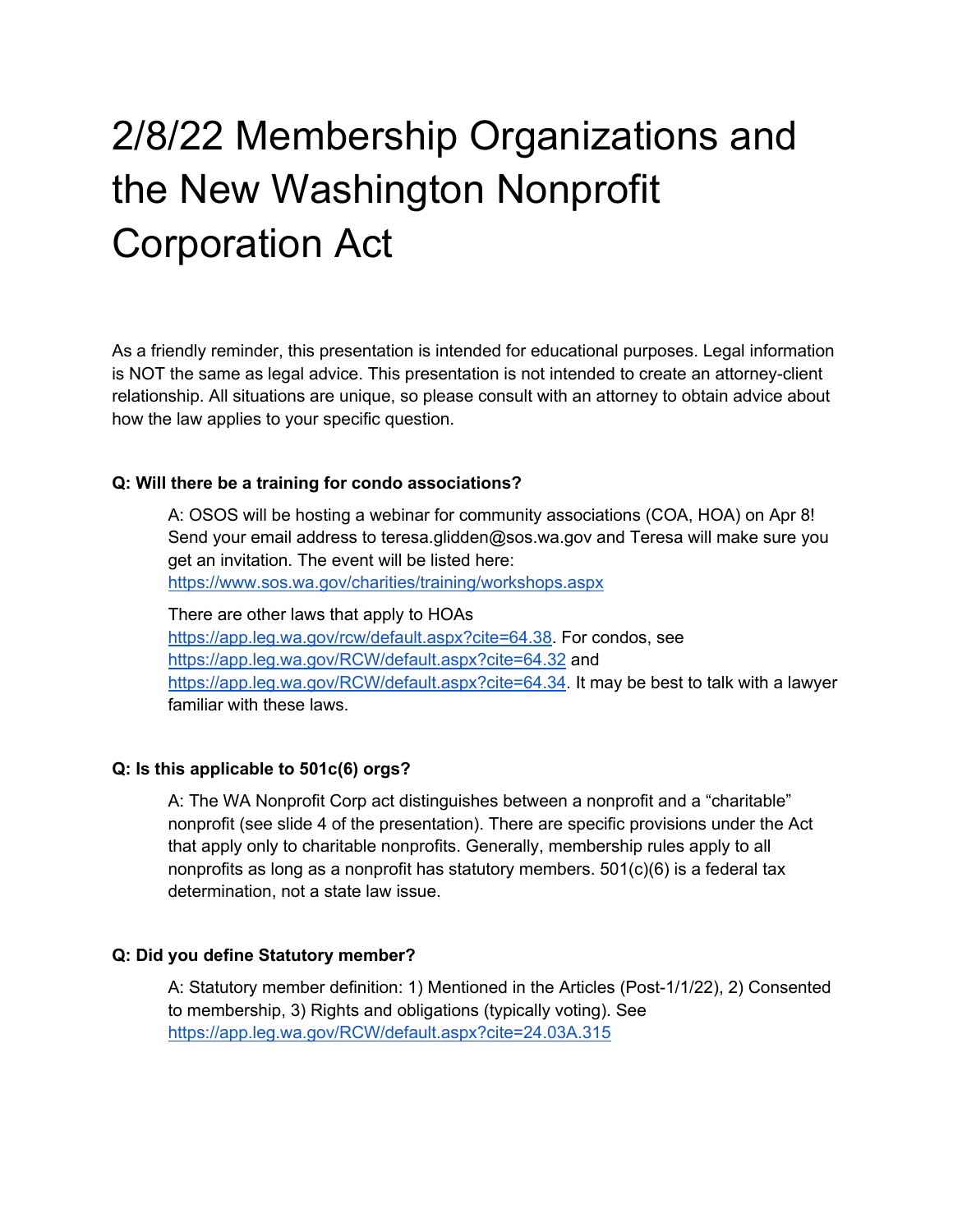**Q: What if a person is a member of the national organization and by virtue of that becomes a member of a constituent society? Constituent society cannot have members separate from the National Organization.**

A: This is something that you would need to work with an attorney on. Likely the national organization and the local organization have bylaw provisions that dictate who the member belongs to.

# **Q: After reading the new RCW, it "appears" members must be allowed to vote on changes to Bylaws that change dues, fees and assessments. Is my assumption correct?**

A: By default, this is true.

#### **Q: Do pre-2022 organizations need to change existing bylaws? If so, by when?**

A: They don't need to specifically change their bylaws to say if they have members because pre-Jan 1 will be read to include members. It is recommended to have the bylaws reviewed to be sure you are in compliance with new law. It would be better to do this sooner than later.

# **Q: If a nonprofit was formed prior to 2022, and bylaws that state the organization has members, but does not assign them voting rights, etc, are those members now considered statutory members even though the org did not intend them to be?**

A: There is a high likelihood or risk that they would be considered statutory under the new law. It is recommended to have the bylaws reviewed.

#### **Q: Can a member resign from a HOA?**

A: There is another law that applies to HOAs:

https://app.leg.wa.gov/rcw/default.aspx?cite=64.38. For the act that applies to nonprofits, RCW 24.03A.370 Resignation of members. (Effective January 1, 2022.) (1) A member of a membership corporation may resign at any time. (2) The resignation of a member does not relieve the member from any obligations incurred or commitments made before resignation.

#### **Q: You mention permitting certain inspection of records. Can you elaborate?**

A: A member must reasonably have access to books and records. There are certain ways and timelines that can be laid out for those inspections to take place. Generally there are important documents such as 990's and other financial records so members can understand that the organization is healthy.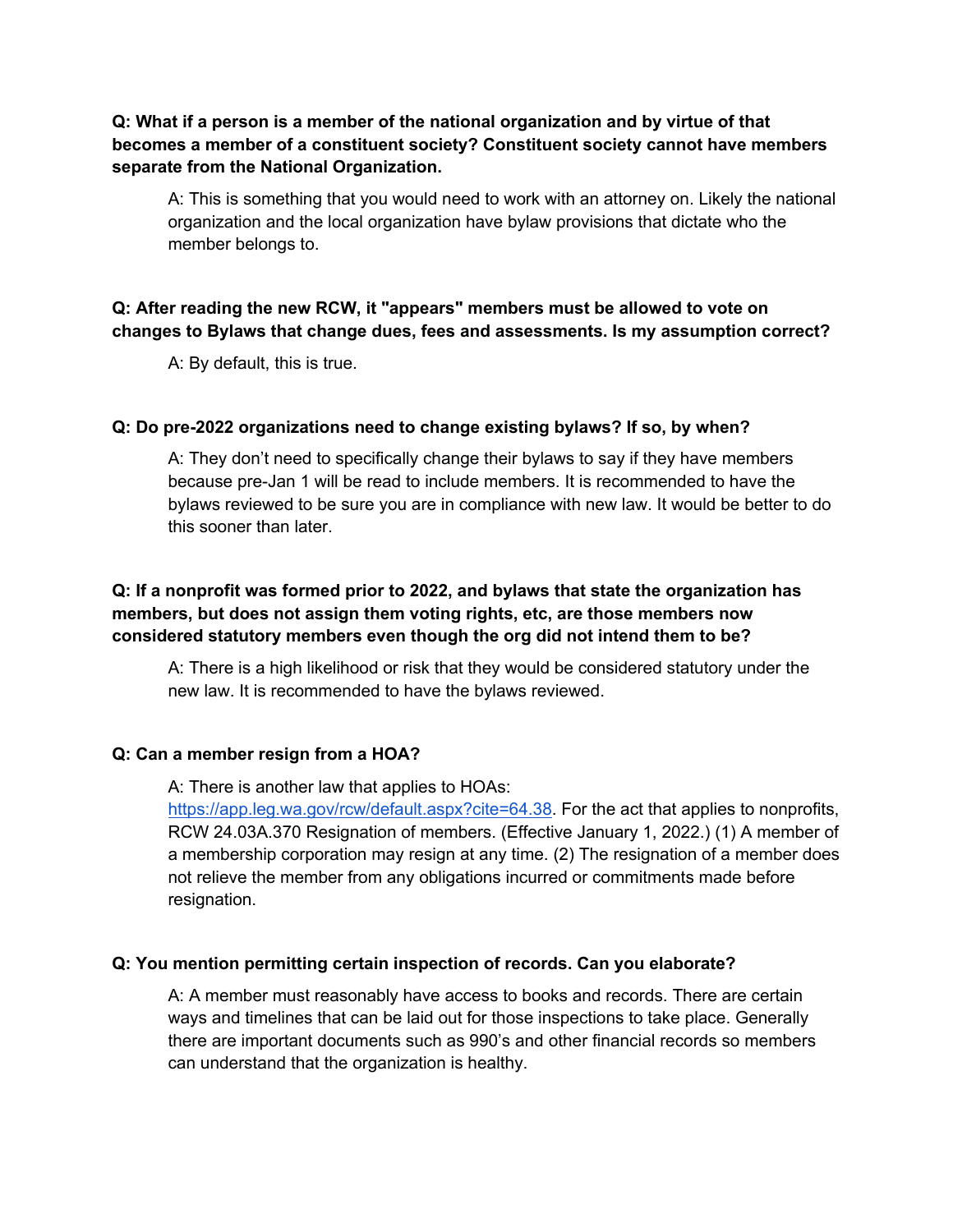## **Q: What rights might a non-member have when applying to be a member? What rights does the nonprofit have to deny membership?**

A: As a baseline, the nonmember does not have any rights. The nonprofit is allowed to accept or not based on its own policies and procedures and is held to those.

# **Q: Regarding filling a member-elected board vacancy, does 24.03A.535 require an appointee to serve for the full unexpired of the originally elected board member, or can the board provide for a shorter term (e.g., to next regular election)?**

A: This is likely controlled by the bylaws. The organization can adjust their bylaws to what they want to be the term. Otherwise **RCW 24.03A.515** (5) Except as provided in the articles or bylaws, the term of a director elected to fill a vacancy expires at the end of the unexpired term that the director is filling.

# **Q: If a charitable organization has other organizations as members (say, a "coalition") would those organization members then be represented by delegates?**

A: That is a good use of delegates. The member organizations would elect a representative to be a delegate to then represent their interests at a delegate meeting.

# **Q: Is a membership vote required for changing a fee for an optional activity, not affecting all members?**

A: This is something that should be discussed with an attorney. It likely depends on the facts and circumstances.

# **Q: Can you challenge a termination under RCW24.03A.375?**

A: This is something that should be discussed with an attorney.

**Q: If the bylaws have a statement that nonconflicting rules in a parliamentary authority (like Robert's Rules of Order Newly Revised) will apply, do the rules in that parliamentary authority satisfy any provision in the Act that says "unless otherwise specified in the bylaws"?**

A: This would be open for debate, especially depending on the matter. It would be best practice to cite to parliamentary section that is controlling.

#### **Q: Who should be considered by a non-profit to review their by-laws for compliance?**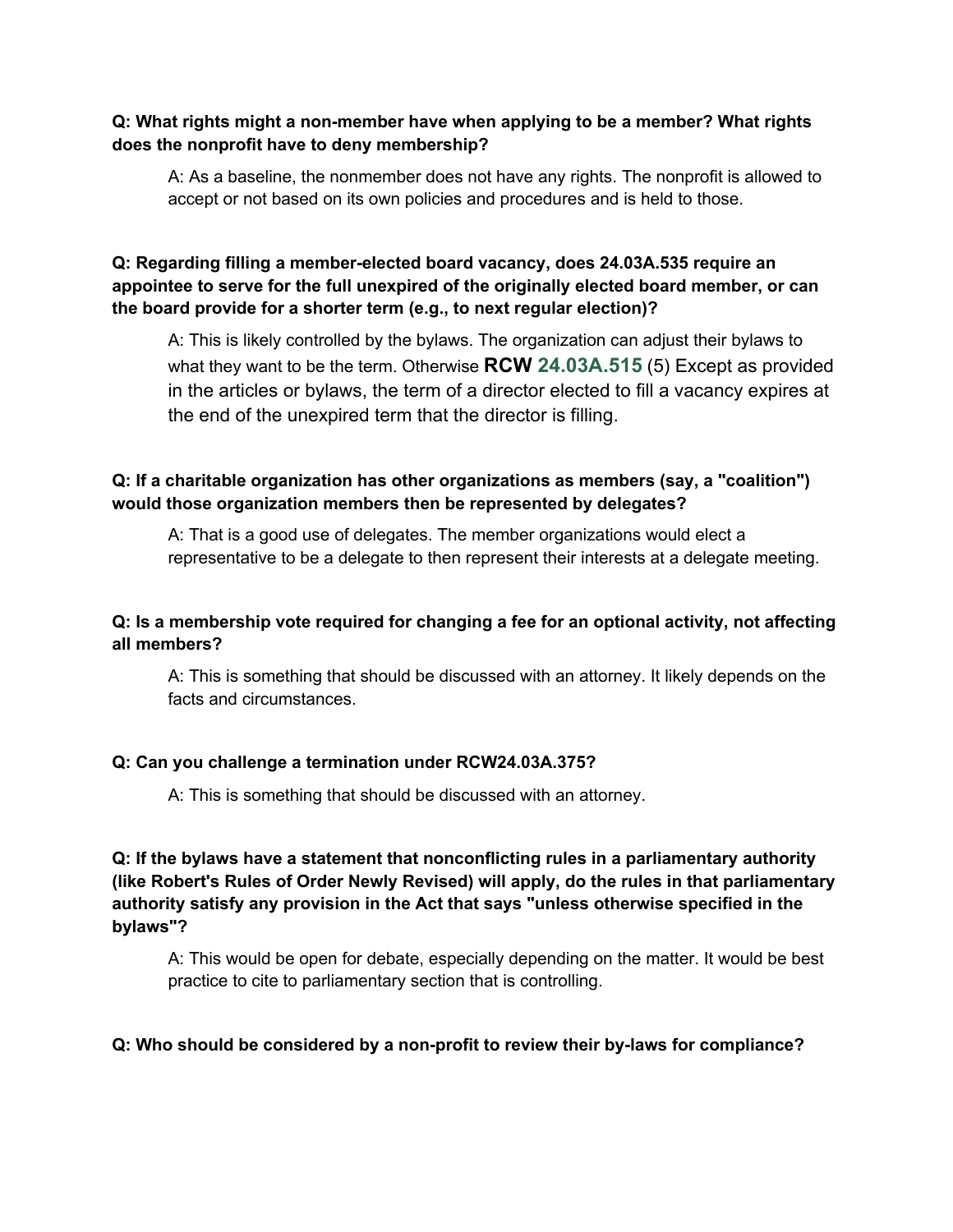A: Nonprofit attorneys can review bylaws. Your local bar association may have a referral service. Also try https://www.wsba.org/for-the-public/find-legal-help. How to find a lawyer information by Legal Voice.

#### **Q: How does our organization find someone qualified to review our Bylaws?**

A: Same answer as above.

#### **Q: Does this RCW apply to 501(c)(3) that is not a membership nonprofit?**

A: If an organization does not have statutory members, then the provisions on members do not apply. The new WA Nonprofit Corp Act does apply to nonprofits that are 501c3s. You might be more interested in viewing our Dec. webinar on the Act: https://vimeo.com/652708683

# **Q: Does all of these changes only apply to those orgs that are articles of incorporation are designated in WA or also those who are doing business in WA? I work for an AMC.**

A: This law applies to organizations that are incorporated in Washington State. Out of state organizations that are doing business in WA have some requirements under Article 8 of the new law https://app.leg.wa.gov/RCW/default.aspx?cite=24.03A. There are other state laws that may be relevant as well.

#### **Q: How do you "bring" a membership list to a remote meeting?**

A: You can use a Google Doc, PDF, or a link to where members can access it, given that hard copies cannot be distributed.

# **Q: Can you speak to privacy issues regarding the need to include member addresses in a publicly available list**

A: Membership lists are not usually public in the sense of what we think is public. They might be public to the board or other members, but likely would not be disclosed to the state or government.

#### **Q: How can an officer be a non-board member? Are they not officers of the board?**

A: See the December training on the Act https://washingtonnonprofits.org/thewashington-nonprofit-corporation-act/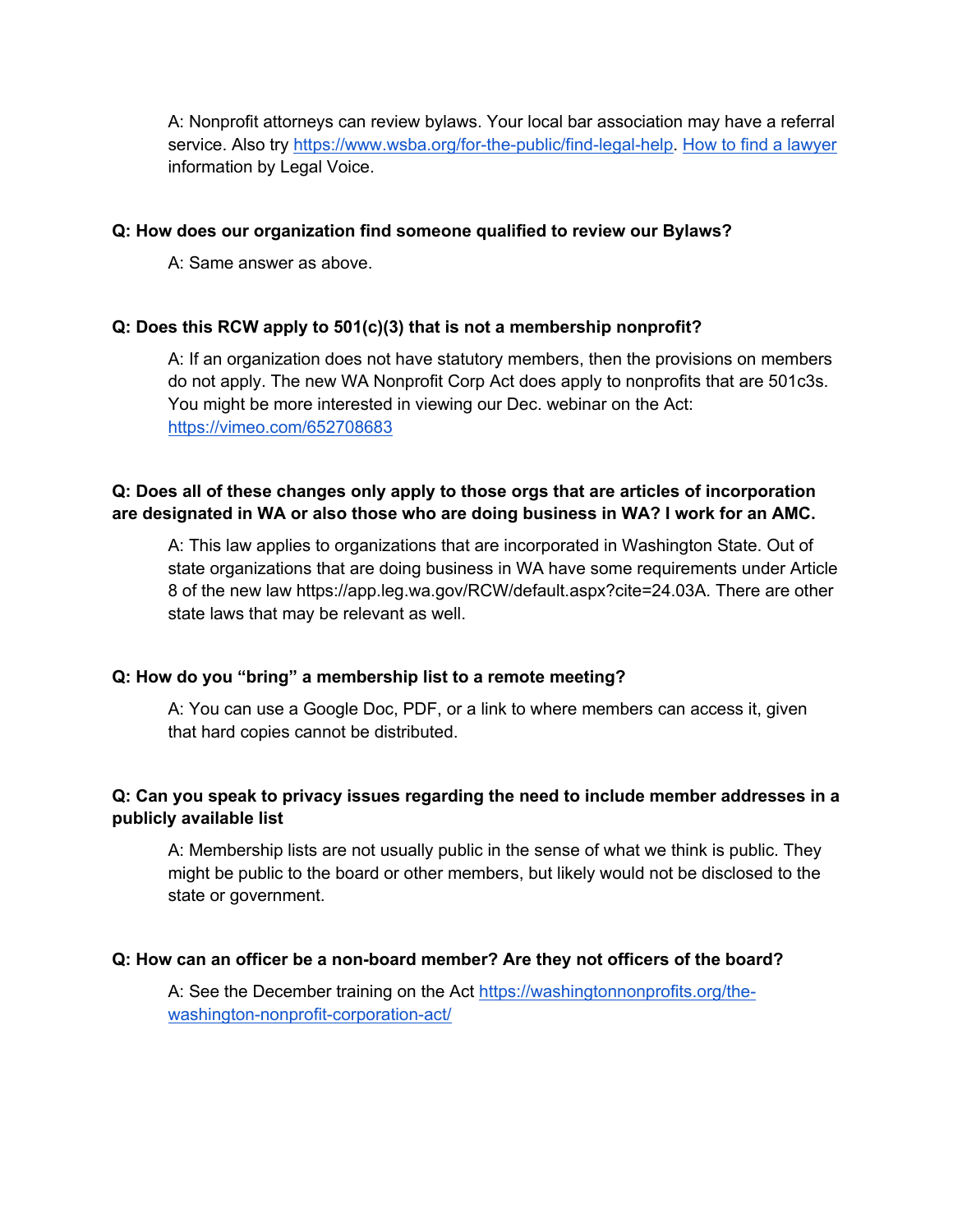# **Q: Follow-up: So we don't have to invite members to board meeting? Our board meets regularly for "board" meetings. Members are welcome to attend, but they cannot vote. Do they get invitations?**

A: Not unless bylaws or articles state otherwise

# **Q: Our current organization does not refer to "Directors", we have "Trustees". Is this a problem (Articles/Bylaws)**

A: State law defines "directors" as "an individual designated, elected, or appointed, by that or any other name or title, to act as a member of the board of directors, while the individual is holding that position." Director and Trustee is used interchangeably. One can call them Trustees, the law calls them Directors.

# **Q: We're an HOA. I know we need not provide notice of board meetings, but I thought we had to allow them to be present at all board meetings?**

A: There are other laws that apply to HOAs https://app.leg.wa.gov/rcw/default.aspx?cite=64.38. For condos, see https://app.leg.wa.gov/RCW/default.aspx?cite=64.32 and https://app.leg.wa.gov/RCW/default.aspx?cite=64.34. Talk with a lawyer.

# **Q: What if we have an annual meeting but do not get a quorum? is that still a legitimate annual meeting?**

A: If you do not have a quorum the meeting should not proceed. If it does, things can be a little murky depending on the org's facts and circumstances.

**Q: Meeting Proxies: our HOA has had a big problem with certain members going door to door and "forcing" people to give them their proxies. Our original docs allow proxy voting. We also have no way to verify the authenticity & no individual willing to do the leg work to check. To solve this, we decided all proxies should be notarized and mailed in to the principal offices. Thoughts?**

A: There are other laws that apply to HOAs https://app.leg.wa.gov/rcw/default.aspx?cite=64.38. For condos, see https://app.leg.wa.gov/RCW/default.aspx?cite=64.32 and https://app.leg.wa.gov/RCW/default.aspx?cite=64.34. Talk with a lawyer.

**Q: If there is not a quorum at the annual membership meeting, when board members are elected. Is that a valid election?**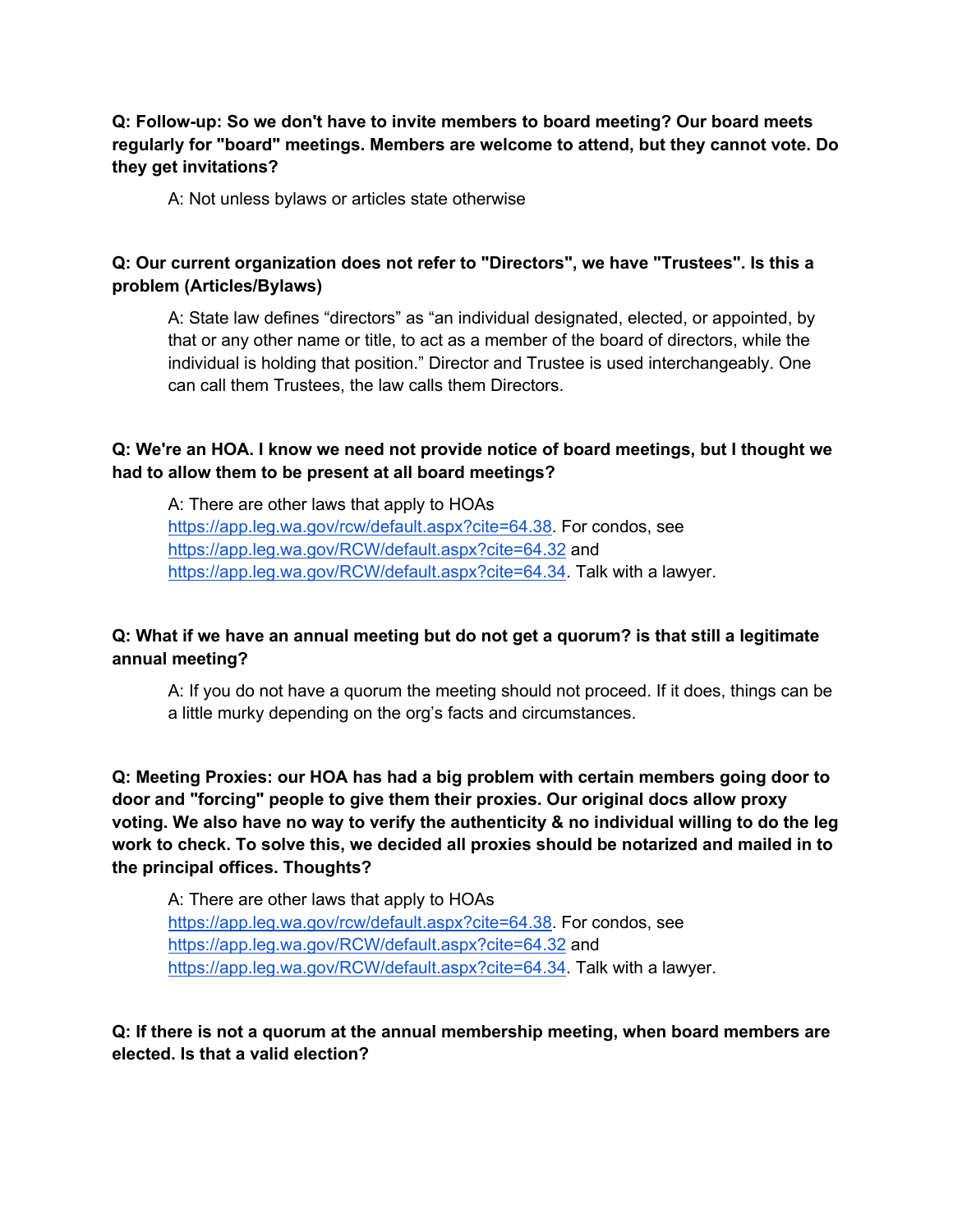A: Similar answer as above - quorum needs to be met. But with the shift in statute, pre 2022 orgs don't have clear boundaries around who members may or may not be. Makes sense to meet with an attorney.

#### **Q: Does everyone have to approve when Unanimous Written Consent is used?**

A: Answered in presentation. For member meetings, action may be taken without a meeting if the action is taken by **all** the members entitled to vote on the action.

#### **Q: How do you determine who made a motion (and seconded it) when action occurs without a meeting?**

A: Unanimous written consent and written ballots don't require a formal motion or "second".

**Q: If people have an opportunity to vote or withhold a vote for each candidate for director.... Are we still doing yes/no voting on director candidates? Does the new statute not specify plurality for electing directors? Plurality doesn't make sense for yes/no voting for the candidates.**

A: Answered live. Plurality is defaulted or allowed. Vote for what candidate one wants.

# **Q: If you have 10k members (non-voting) across the world, is an annual meeting required?**

A: If they meet the requirements as statutory members - yes. Should meet with an attorney to determine this and figure it out from there.

#### **Q: Is there a records retention requirement for received ballots?**

A: See the Dec. webinar. https://vimeo.com/652708683 Generally, you want to keep some form of record in the event that it is ever challenged.

#### **Q: For remote committee meetings and voting, does this also to committee meetings or only member monthly, special or annual meetings?**

A: See the December training. https://vimeo.com/652708683

# **Q: If a membership is held by a trust, do we have to have something from the trust stating who is eligible to vote? How would that need to be presented to us?**

A: There are other laws that apply to HOAs https://app.leg.wa.gov/rcw/default.aspx?cite=64.38. For condos, see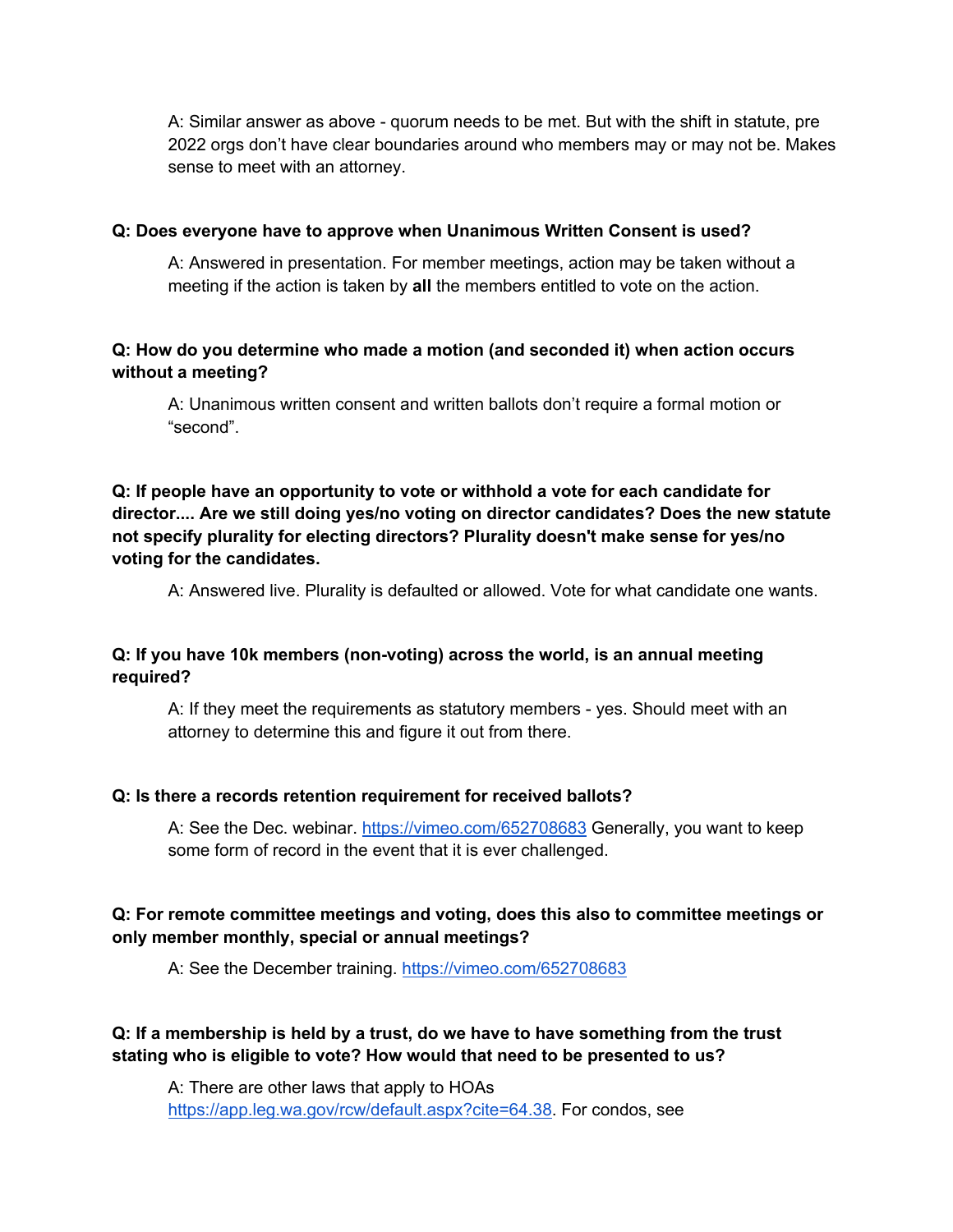https://app.leg.wa.gov/RCW/default.aspx?cite=64.32 and https://app.leg.wa.gov/RCW/default.aspx?cite=64.34. Talk with a lawyer.

#### **Q: Could you address term limits for executive board members?**

A: This is covered in the December training. https://washingtonnonprofits.org/thewashington-nonprofit-corporation-act/

#### **Q: Can you describe the difference between "Member" and "Advisory" committees?**

A: Member committee - anyone that can act on behalf of the members. Kind of like a delegate committee. An advisory committee does not have any power, they simply advise and make recommendations.

#### **Q: Can a board adopt a resolution to allow for majority rule on email voting?**

A: No - unanimous consent or ballot voting. Emailing could be ballot voting but you need to look at your bylaws and procedures.

#### **Q: Fact check: 501c3 status means your organization is a charity. True or false.**

A: "Charity" is a word people may use broadly. Under WA State law, an organization is organized for a "charitable purpose" if the purpose: would make a corporation organized and operated exclusively for that purpose eligible to be exempt from taxation under section 501(c)(3) of the internal revenue code; or Is considered charitable under applicable law other than this chapter or the internal revenue code.

#### **Q: But the point is that if someone joins AT a meeting, they are not a voting member at that meeting because the record date had to be set well before the meeting, right?**

A: If it is a live meeting, yes.

## **Q: In Rights & Obligations, you discussed "fix and collect dues". Do we have to put the amount of dues in the Bylaws or can we just have the amount of dues in our standing rules?**

A: Answered live. Bylaws must specify and point to process for setting of dues (i.e., they can appear somewhere other than bylaws as long as the bylaws point to it).

#### **Q: To clarify, are remote meetings allowed by default or are they only allowed if they are explicitly included in our bylaws?**